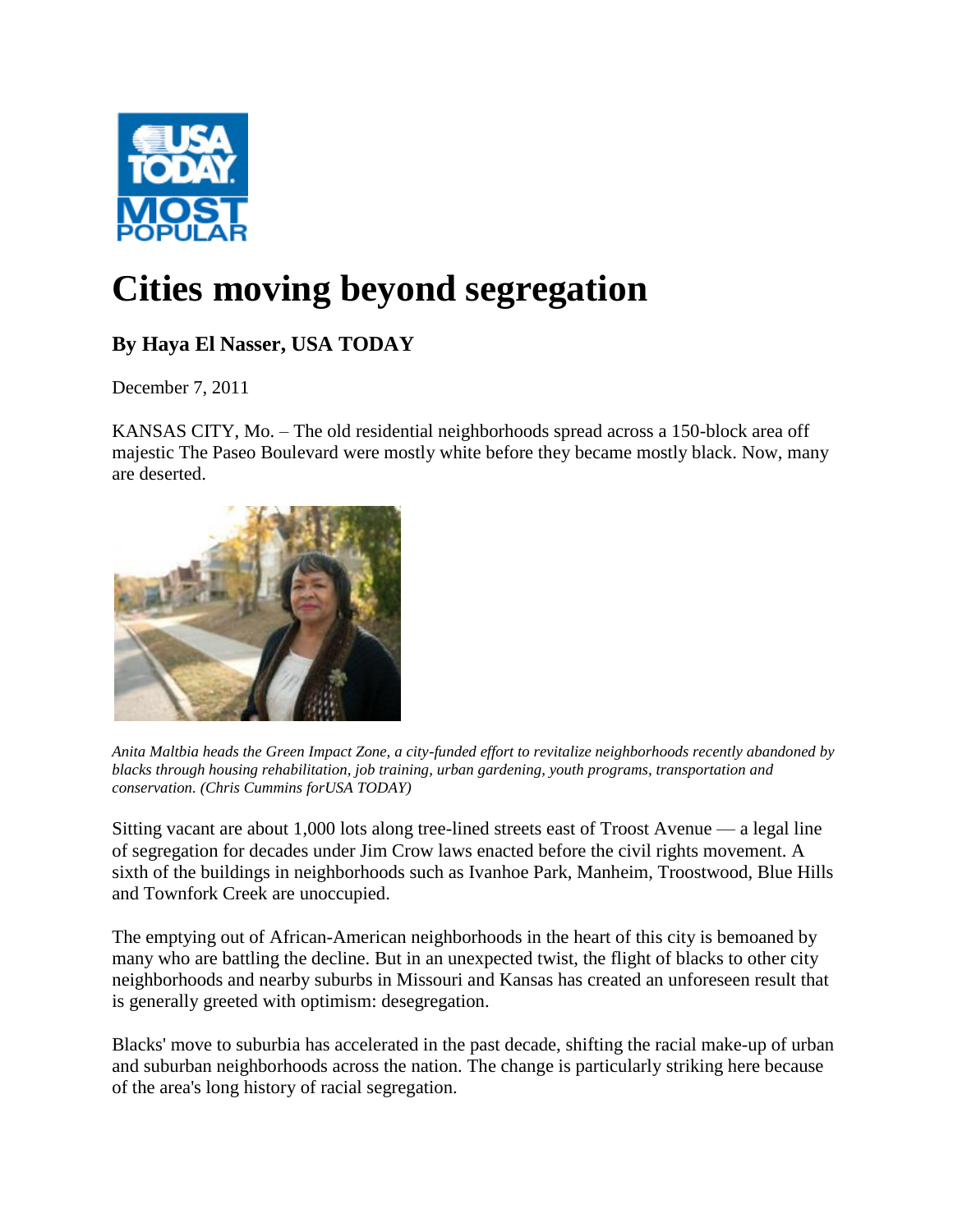Black-white residential segregation plummeted from 2000 to 2010 in the [Kansas City](http://content.usatoday.com/topics/topic/Places,+Geography/Towns,+Cities,+Counties/Kansas+City) metropolitan area after rising during each of the previous three decades, according to one analysis of Census data.

Kansas City last year was the 36th most segregated metropolitan area among the 100 largest, down from 18th in 2000.

"It's as much the fact that city ghettos are being broken up as the fact that suburbs are beginning to integrate," says Kansas City native [John Logan,](http://content.usatoday.com/topics/topic/John+Logan) a [Brown University](http://content.usatoday.com/topics/topic/Organizations/Schools/Brown+University) sociologist who did the analysis. "It's one of the places that I would describe as a success in the making, after a long history of intense segregation."

The decline in segregation here is even more striking than drops in Detroit and [New Orleans,](http://content.usatoday.com/topics/topic/Places,+Geography/Towns,+Cities,+Counties/New+Orleans) areas with similar racially charged histories that are losing black populations. Detroit may be less segregated because blacks have left the area in search of jobs in the [Sun Belt.](http://content.usatoday.com/topics/topic/Organizations/Sports+Leagues/NCAA/Sun+Belt) Segregation has declined in New Orleans partly because many blacks were displaced by Hurricane Katrina in 2005.

Kansas City's black population is growing. The metropolitan area's non-Hispanic black population climbed to 272,469, up almost 16% since 2000. Their share of the metro area's 2 million people went from 12.8% to 13.4%.

"In the last decade, a lot of places that had very small black populations in 2000 now have 7% or 10% or 12% black populations, and that's the range you can say they're really becoming integrated," says Logan, director of the US2010 Project at Brown University, which studies trends in American society.



*Joann Boyd, one of the first blacks to move to [Overland Park,](http://content.usatoday.com/topics/topic/Overland+Park) Kan., welcomes the growing diversity in race and income in her community. (Chris Cummins for USA TODAY)*

Not every expert sees these changes as significant.

"I don't think it's any different than what's been going on in other cities for a long time," says Linwood Tauheed, an economics professor at the [University of Missouri-Kansas City](http://content.usatoday.com/topics/topic/University+of+Missouri-Kansas+City) who specializes in African-American political economy. "Kansas City seems to be 20 years behind the times."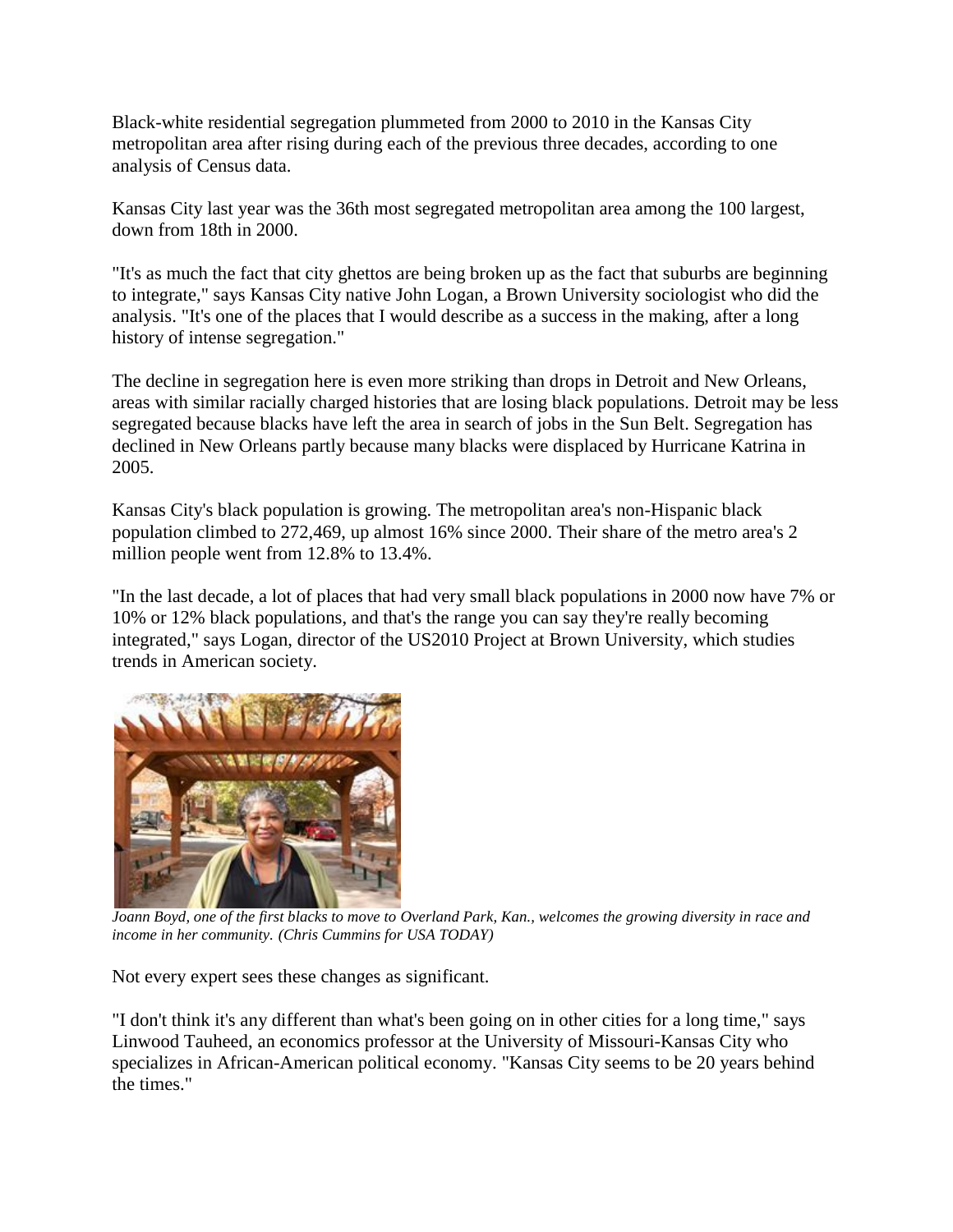Logan's research shows that African Americans are more likely to move to neighborhoods that were once predominantly white after other minorities have knocked down racial barriers and settled in. This could be because Asians and Hispanics are more easily accepted at first or because whites in those neighborhoods are more accepting of diversity, Logan says.

He found that almost 40% of the population in the nation's 20 most multiethnic metropolitan areas now live in "global neighborhoods" populated by a substantial number of whites, blacks, Hispanics and Asians. That's up from less than 25% in 1980.



*Ron Grover has built 70 affordable homes in the area. "The more development you turn around, the more you turn around empty neighborhoods, that's going to reduce segregation." (Chris Cummins/USA TODAY)*

Whites, on the other hand, still rarely move in to minority neighborhoods except in some urban areas where development has launched a wave of gentrification. In most cases, whites leave neighborhoods as they get more diverse and move farther from central cities, especially in the Northeast and Midwest, Logan says.

## **Black flight**

Kansas City has not experienced the busting-up of large inner-city housing projects such as the Cabrini-Green high rises in Chicago that once housed 15,000 people, mostly poor blacks. These demolitions forced the dispersal of black residents in the past decade and attracted whites to the mixed-income developments that replaced them.

Here, black flight has more to do with the dismantling of the public schools.

The Kansas City, Mo., school district lost its accreditation from the Missouri Board of Education in 2000 and has been operating under a provisional accreditation since 2002. In September, the Missouri Board of Education said the district has not improved academic performance and had such leadership turmoil that it would yank its accreditation in January, paving the way for a state takeover within two years.

Once the schools lose their accreditation, families will be able to send their kids to other schools that border the district and the Kansas City district will pay transportation costs. This final blow to local schools may drive more people to suburbia.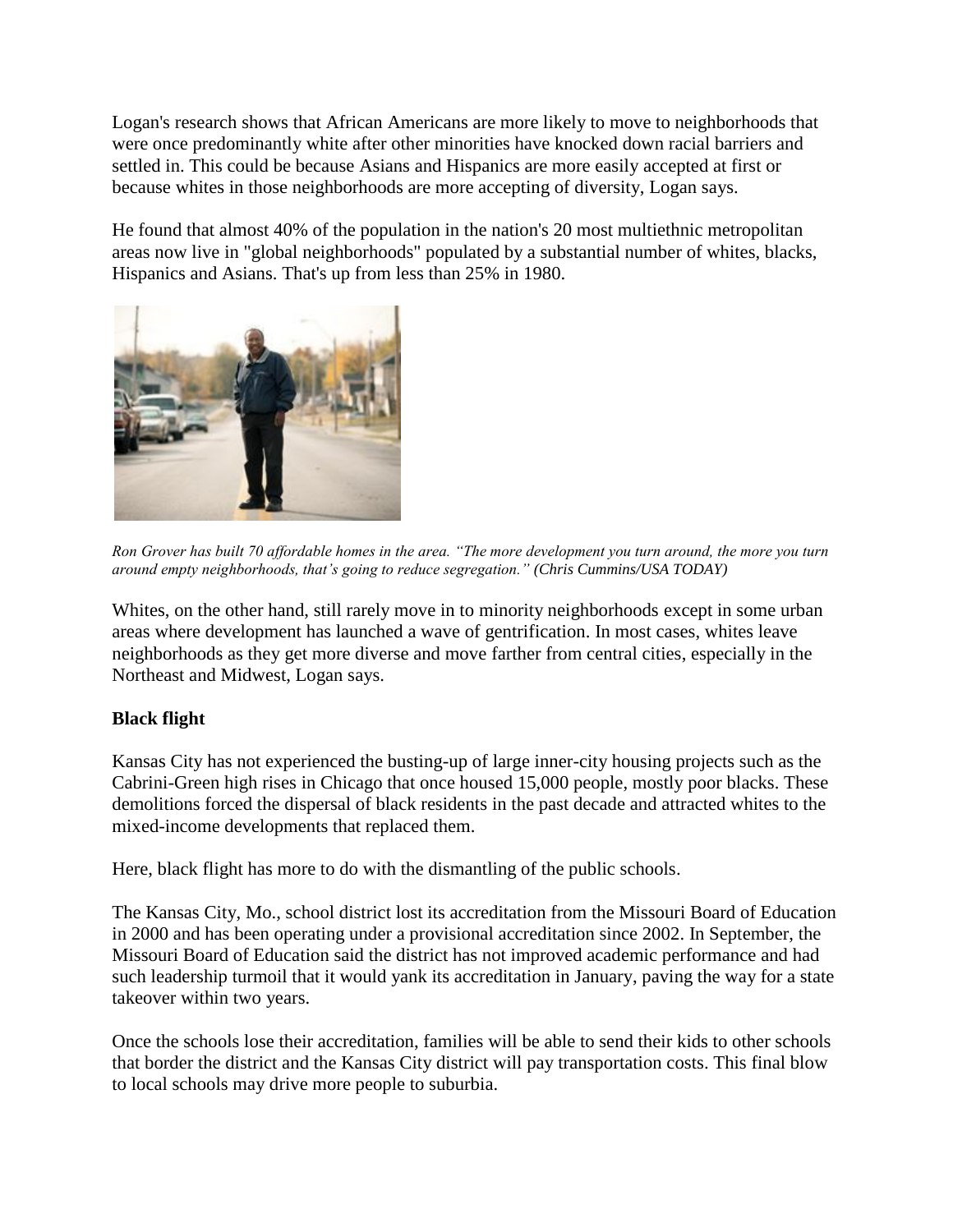"The quality of the school district is certainly something that caused whites and blacks as well to move out," Tauheed says.

Already, enrollment at the Shawnee Mission School District in Shawnee, Kan., a western suburb just over the Missouri state line, is dramatically different from just a few years ago. In the 2010- 11 school year, black enrollment was 8.1%. In 2003-04, it was 6.7%. Hispanic and Asian enrollment also grew while white enrollment fell from 82.9% to 67.7%.

Former teacher Joann Boyd, 61, is a retired guidance counselor for the Kansas City, Mo., school district. She was one of the first blacks to move to Overland Park, Kan., in a neighborhood of duplexes in a suburb that was among the nation's fastest-growing in the late 1990s.

"You're going to see more of that," Boyd says. "Everybody wants the best for their children. Parents, even though a lot of them are on welfare, a lot of them have low-paying jobs, they still have the same goal. They want their child to have the best education and a safe place to live."

Boyd welcomes the growing diversity in race and income in her community.

"It's good," she says. "In the '70s when I first moved here, it was almost like I was the only one. I wasn't as comfortable then. It's like home now. There are more people like me here."

#### **Bust follows boom**

The economic highs of the past decade also contributed to the movement of blacks to other areas. The Kansas suburb of [Johnson County](http://content.usatoday.com/topics/topic/Johnson+County) became one of the region's main economic drivers in the 1990s, attracting companies such as Sprint, which has its national headquarters there. Jobs lured people and more housing was built. A similar pattern is developing north of Kansas City, in a corridor stretching to [Kansas City International Airport.](http://content.usatoday.com/topics/topic/Places,+Geography/Towns,+Cities,+Counties/Airports/Kansas+City+International+Airport)

"We're still predominantly a white community," says John Rod, manager of community planning and services for the city of Overland Park. But Hispanics and Asians, the two largest minorities, now each make up 6.3% of the population. Blacks, at 2.5% in 2000, grew to 4.3% by 2010.

A more negative fallout of Kansas City's suburban explosion, especially for lower-income residents, was the lax lending practices that preceded the housing collapse. Unqualified buyers were granted mortgages, foreclosure rates soared and many families were evicted and went in search of affordable housing, often in older suburbs.

That dispels the notion that this movement to suburbia reflects rising incomes for African Americans, Tauheed says.

Aside from affluent black suburbs of Atlanta and Washington, D.C., "There's been no increase (in incomes)," he says. Tauheed calls the decline in segregation a momentary change triggered by blacks settling into older suburbs close to the city.

Logan says it could be longer lasting.